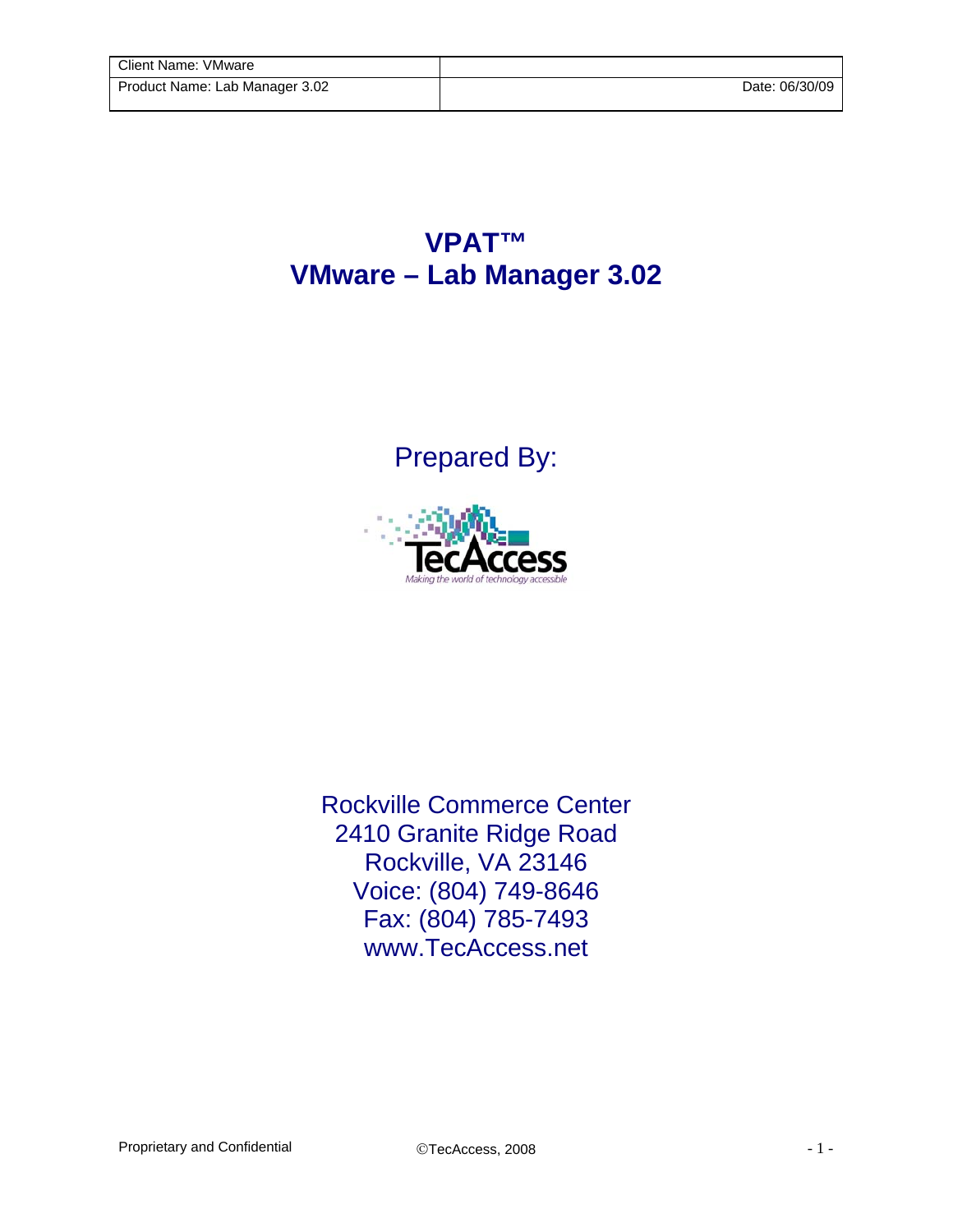## **VPAT**

Product**:** VMware – Lab Manager 3.02 **Contact for more information:** http://www.vmware.com **Date:** June, 2009

| <b>Summary of Voluntary Product Accessibility Template</b>                      |                                              |                                                                                                                  |  |
|---------------------------------------------------------------------------------|----------------------------------------------|------------------------------------------------------------------------------------------------------------------|--|
| <b>Criteria</b>                                                                 | <b>Supporting</b><br><b>Features</b>         | <b>Remarks and Explanations</b>                                                                                  |  |
| Section 1194.21 Software<br><b>Applications and Operating</b><br><b>Systems</b> | <b>Supports</b><br>with<br><b>Exceptions</b> | Please reference to the attached<br>1194.21 section.                                                             |  |
| Section 1194.22 Web-based<br>Internet Information and<br><b>Applications</b>    | <b>Supports</b><br>with<br>exceptions        | The Web based GUI allows access to<br>Lab Manager 3.02.<br>Please reference to the attached<br>1194.22 sections. |  |
| Section 1194.23<br><b>Telecommunications Products</b>                           | <b>Not</b><br>Applicable                     |                                                                                                                  |  |
| Section 1194.24 Video and<br>Multimedia Products                                | <b>Not</b><br>Applicable                     |                                                                                                                  |  |
| Section 1194.25 Self-contained,<br><b>Closed Products</b>                       | <b>Not</b><br>Applicable                     |                                                                                                                  |  |
| Section 1194.26 Desktop and<br><b>Portable Computers</b>                        | <b>Not</b><br>Applicable                     |                                                                                                                  |  |
| Section 1194.31 Functional<br>Performance Criteria                              | <b>Supports</b><br>with<br><b>Exceptions</b> | Please reference the attached<br>1194.21, 1194.22 and 1194.31<br>sections.                                       |  |
| Section 1194.41 Information,<br>Documentation and Support                       | <b>Supports</b>                              | Please reference the attached<br>1194.41 section                                                                 |  |

| <b>Supporting Features (second column on VPAT)</b>                                                                 |                                                                                                                                                              |  |
|--------------------------------------------------------------------------------------------------------------------|--------------------------------------------------------------------------------------------------------------------------------------------------------------|--|
| Use this language when you determine the product<br>Supports<br>fully meets the letter and intent of the Criteria. |                                                                                                                                                              |  |
| <b>Supports with Exceptions</b>                                                                                    | Use this language when you determine the product<br>does not fully meet the letter and intent of the<br>Criteria, but provides some level of access relative |  |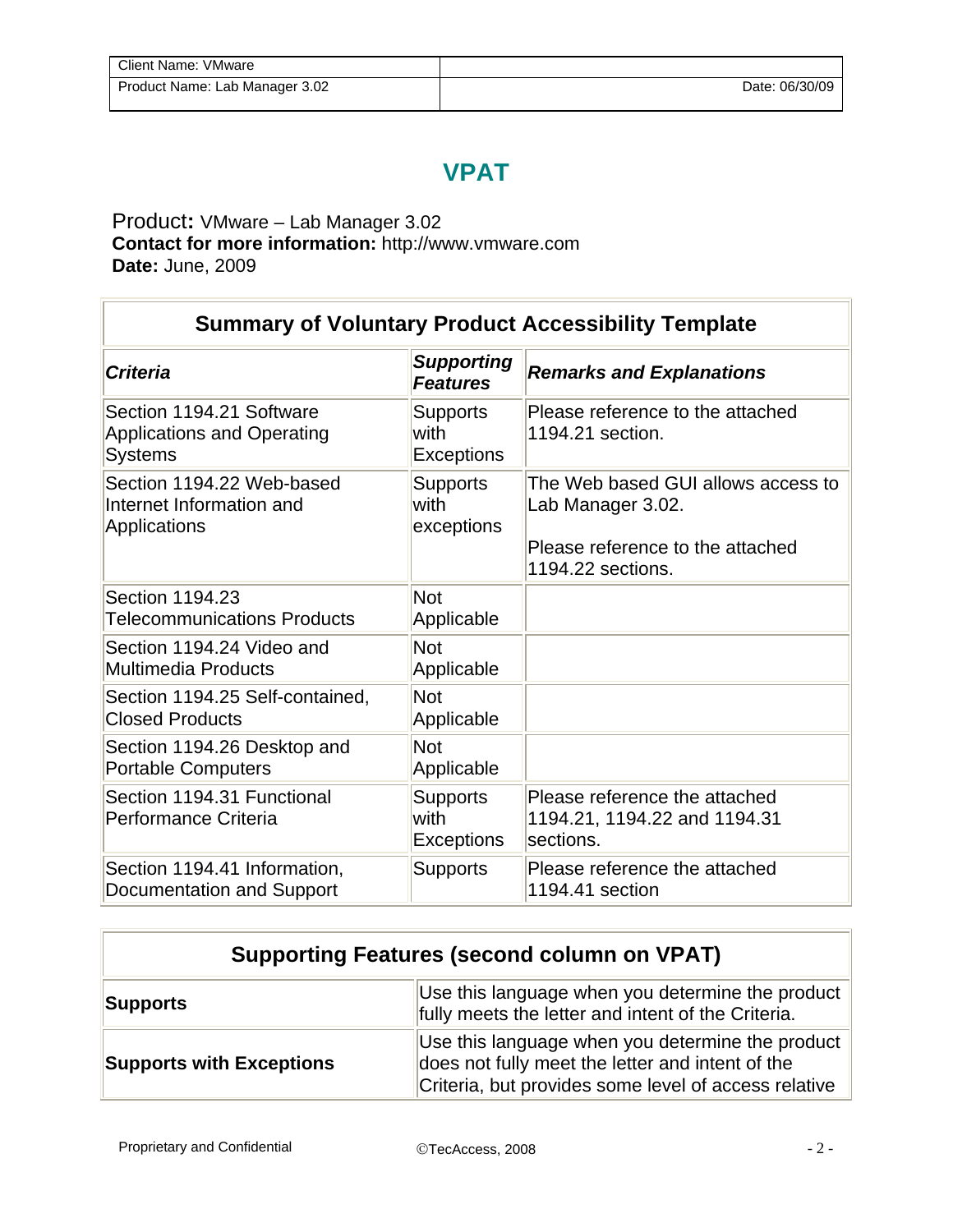| <b>Client Name: VMware</b>     |                |
|--------------------------------|----------------|
| Product Name: Lab Manager 3.02 | Date: 06/30/09 |

|                                                                            | to the Criteria.                                                                                                                                                                                                                                                                                                                             |
|----------------------------------------------------------------------------|----------------------------------------------------------------------------------------------------------------------------------------------------------------------------------------------------------------------------------------------------------------------------------------------------------------------------------------------|
| <b>Supports through Equivalent</b><br><b>Facilitation</b>                  | Use this language when you have identified an<br>alternate way to meet the intent of the Criteria or<br>when the product does not fully meet the intent of<br>the Criteria.                                                                                                                                                                  |
| <b>Supports when combined with</b><br><b>Compatible AT</b>                 | Use this language when you determine the product<br>fully meets the letter and intent of the Criteria when<br>used in combination with Compatible AT. For<br>example, many software programs can provide<br>speech output when combined with a compatible<br>screen reader (commonly used assistive<br>technology for people who are blind). |
| <b>Does not Support</b>                                                    | Use this language when you determine the product<br>does not meet the letter or intent of the Criteria.                                                                                                                                                                                                                                      |
| <b>Not Applicable</b>                                                      | Use this language when you determine that the<br>Criteria do not apply to the specific product.                                                                                                                                                                                                                                              |
| <b>Not Applicable - Fundamental</b><br><b>Alteration Exception Applies</b> | Use this language when you determine a<br>Fundamental Alteration of the product would be<br>required to meet the Criteria (see the access board<br>standards for the definition of "fundamental<br>alteration").                                                                                                                             |

| 1194.21 Software Applications and Operating Systems                                                                                                                                                                                        |                                      |                                                       |
|--------------------------------------------------------------------------------------------------------------------------------------------------------------------------------------------------------------------------------------------|--------------------------------------|-------------------------------------------------------|
| <b>Criteria</b>                                                                                                                                                                                                                            | <b>Supporting</b><br><b>Features</b> | <b>Remarks and explanations</b>                       |
| (a) When software is designed to<br>run on a system that has a<br>keyboard, product functions shall be<br>executable from a keyboard where<br>the function itself or the result of<br>performing a function can be<br>discerned textually. | Supports                             | All programmatic functions are<br>keyboard navigable. |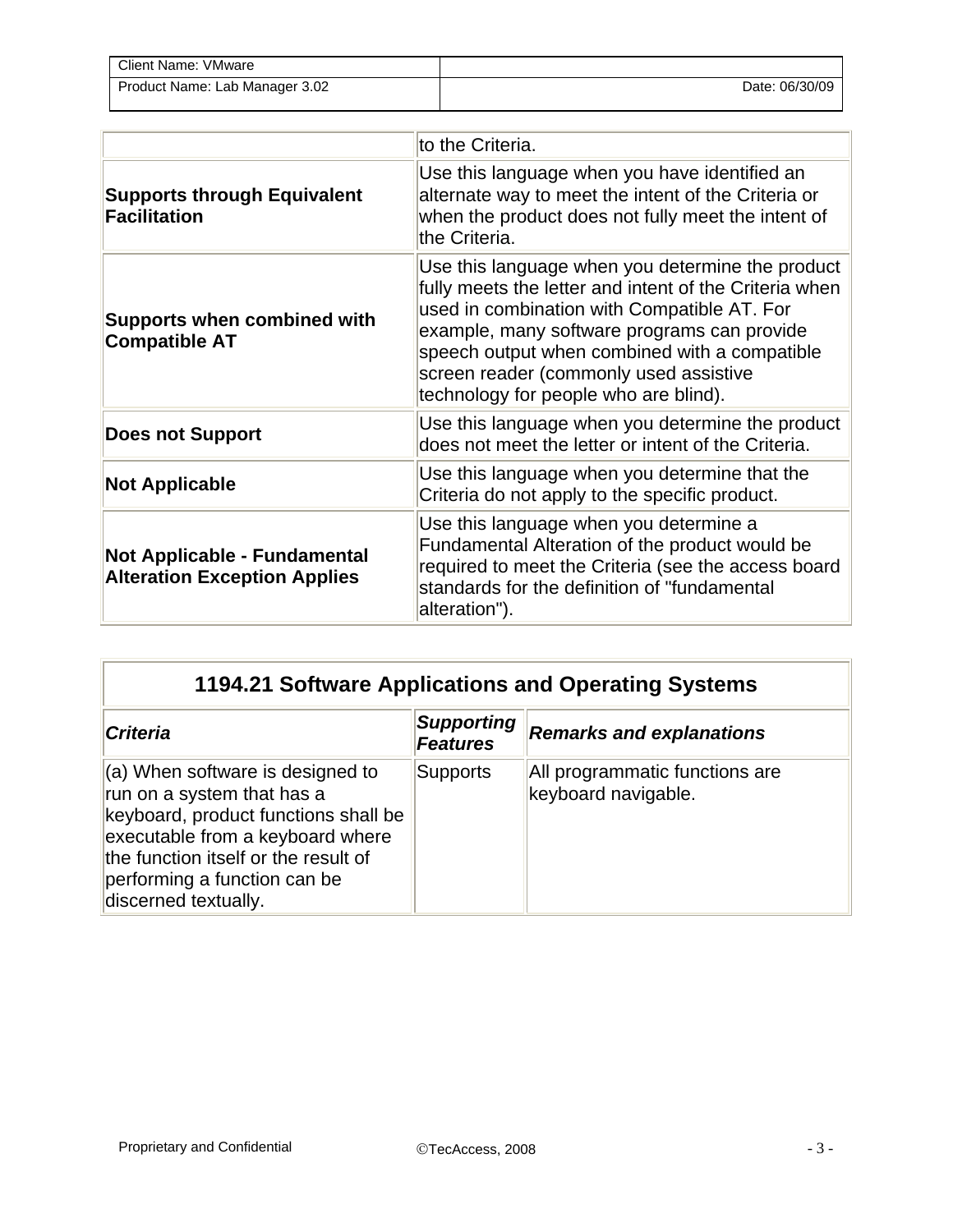| Client Name: VMware            |                |
|--------------------------------|----------------|
| Product Name: Lab Manager 3.02 | Date: 06/30/09 |

| (b) Applications shall not disrupt or<br>disable activated features of other<br>products that are identified as<br>accessibility features, where those<br>features are developed and<br>documented according to industry<br>standards. Applications also shall<br>not disrupt or disable activated<br>features of any operating system<br>that are identified as accessibility<br>features where the application<br>programming interface for those<br>accessibility features has been<br>documented by the manufacturer of<br>the operating system and is<br>available to the product developer. | <b>Supports</b>                              | Virtual Infrastructure - Lab Manager<br>3.02 does not interrupt or disable<br>Assistive Technology or Assistive<br>Technology features.                                                                                                                                                              |
|---------------------------------------------------------------------------------------------------------------------------------------------------------------------------------------------------------------------------------------------------------------------------------------------------------------------------------------------------------------------------------------------------------------------------------------------------------------------------------------------------------------------------------------------------------------------------------------------------|----------------------------------------------|------------------------------------------------------------------------------------------------------------------------------------------------------------------------------------------------------------------------------------------------------------------------------------------------------|
| . (c) A well-defined on-screen<br>indication of the current focus shall<br>be provided that moves among<br>interactive interface elements as the<br>input focus changes. The focus shall<br>be programmatically exposed so<br>that Assistive Technology can track<br>focus and focus changes.                                                                                                                                                                                                                                                                                                     | <b>Supports</b>                              | Assistive technology can track focus<br>changes and determine what<br>interactive interface element has the<br>current focus.                                                                                                                                                                        |
| (d) Sufficient information about a<br>user interface element including the<br>identity, operation and state of the<br>element shall be available to<br>Assistive Technology. When an<br>image represents a program<br>element, the information conveyed<br>by the image must also be available<br>in text.                                                                                                                                                                                                                                                                                        | <b>Supports</b><br>with<br><b>Exceptions</b> | Many controls have sufficient<br>information for identifying them<br>including name, role, state and value<br>information provided through<br>Microsoft Active Accessibility (MSAA).<br>However, controls do exist that do not<br>have identifying information that<br>Assistive Technology can use. |
| (e) When bitmap images are used to Supports<br>identify controls, status indicators, or<br>other programmatic elements, the<br>meaning assigned to those images<br>shall be consistent throughout an<br>application's performance.                                                                                                                                                                                                                                                                                                                                                                |                                              | Image meaning is consistent.                                                                                                                                                                                                                                                                         |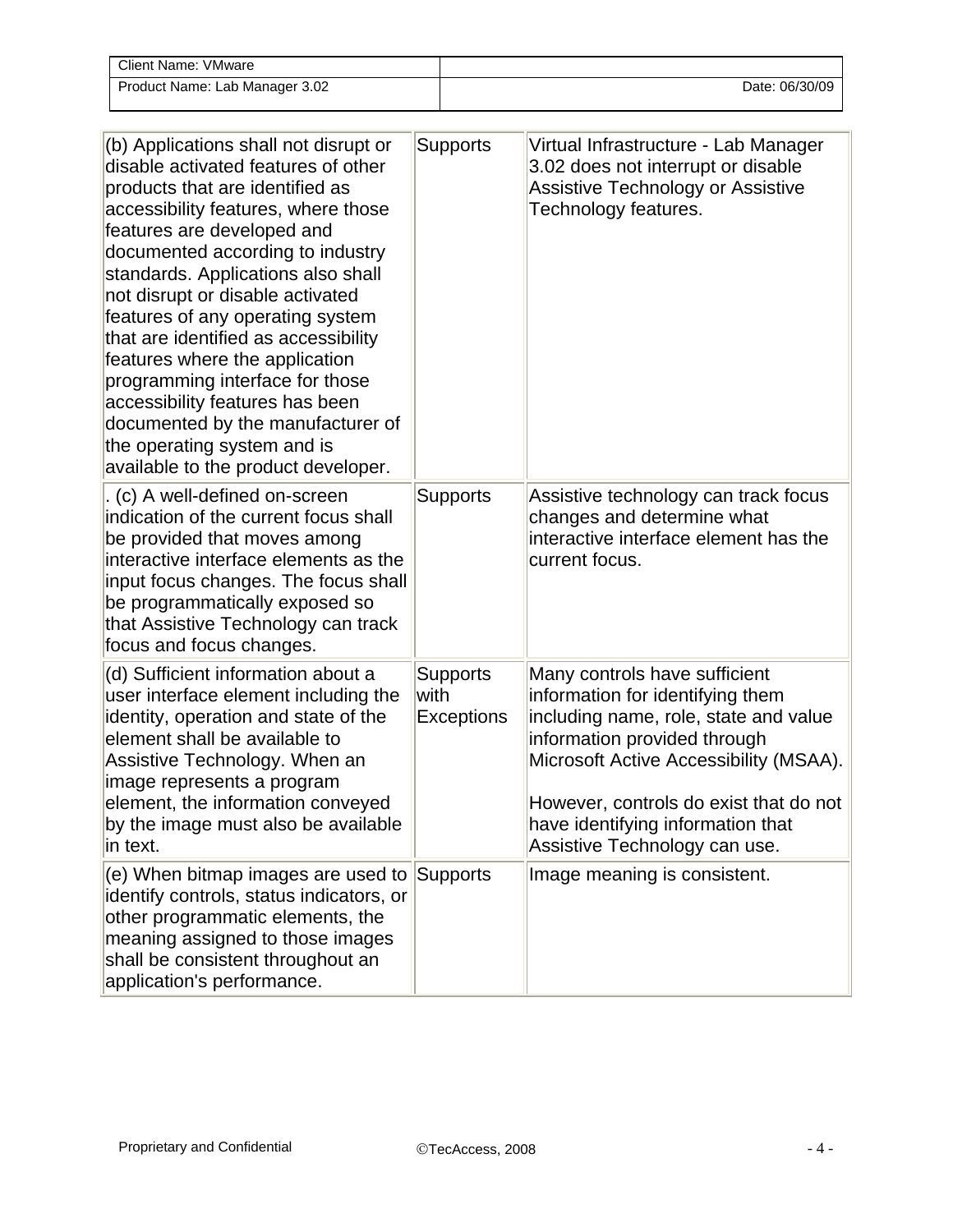| <b>Client Name: VMware</b>     |                |
|--------------------------------|----------------|
| Product Name: Lab Manager 3.02 | Date: 06/30/09 |

| (f) Textual information shall be<br>provided through operating system<br>functions for displaying text. The<br>minimum information that shall be<br>made available is text content, text<br>input caret location, and text<br>attributes.                        | <b>Supports</b>                       | Text is available through the operating<br>system and assistive technology can<br>read it.                                                                                            |
|------------------------------------------------------------------------------------------------------------------------------------------------------------------------------------------------------------------------------------------------------------------|---------------------------------------|---------------------------------------------------------------------------------------------------------------------------------------------------------------------------------------|
| (g) Applications shall not override<br>user selected contrast and color<br>selections and other individual<br>display attributes.                                                                                                                                | Supports<br>with<br><b>Exceptions</b> | Virtual Infrastructure - Lab Manager<br>3.02 does honor or extend all<br>Windows high contrast, however large<br>font settings are only usable with the<br>style sheets are disabled. |
| (h) When animation is displayed, the Not<br>information shall be displayable in at<br>least one non-animated presentation<br>mode at the option of the user.                                                                                                     | Applicable                            | Animation is not used.                                                                                                                                                                |
| (i) Color coding shall not be used as<br>the only means of conveying<br>information, indicating an action,<br>prompting a response, or<br>distinguishing a visual element.                                                                                       | <b>Supports</b>                       | Color coding is not used as the sole<br>means of conveying information.                                                                                                               |
| (j) When a product permits a user to<br>adjust color and contrast settings, a<br>variety of color selections capable of<br>producing a range of contrast levels<br>shall be provided.                                                                            | Not<br>Applicable                     | The product does not permit a user to<br>adjust color or contrast settings.                                                                                                           |
| (k) Software shall not use flashing or<br>blinking text, objects, or other<br>elements having a flash or blink<br>frequency greater than 2 Hz and<br>lower than 55 Hz.                                                                                           | Supports                              | Blinking and flashing does not occur<br>in the prohibited range.                                                                                                                      |
| (I) When electronic forms are used,<br>the form shall allow people using<br>Assistive Technology to access the<br>information, field elements, and<br>functionality required for completion<br>and submission of the form,<br>including all directions and cues. | <b>Supports</b>                       | All controls have sufficient information<br>for identifying them including name,<br>role, state and value information<br>provided through Microsoft Active<br>Accessibility (MSAA).   |

| 1194.22 Web-based Internet information and applications |
|---------------------------------------------------------|
|---------------------------------------------------------|

**Criteria Criteria** Supporting **Remarks and explanations**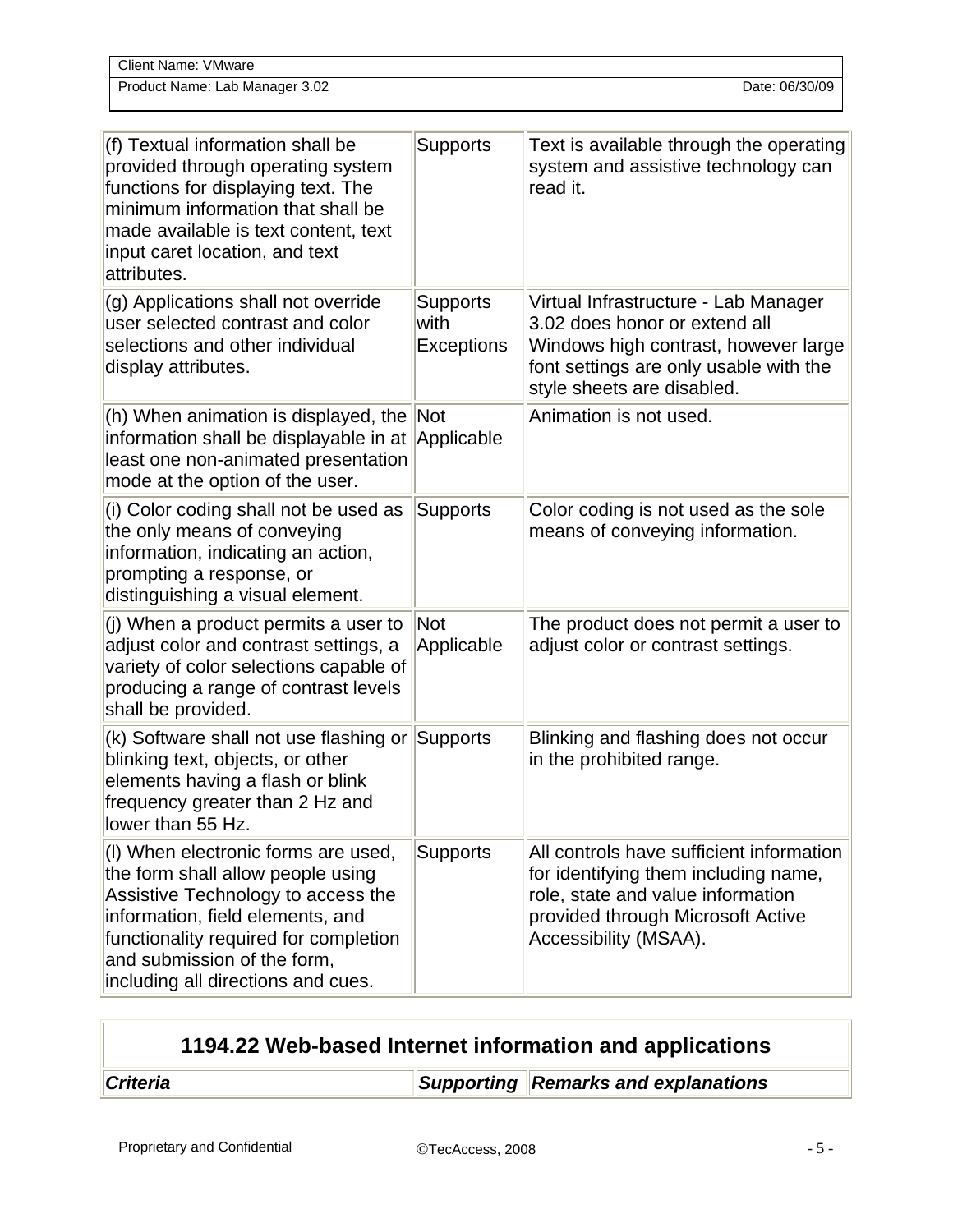| Client Name: VMware            |                |
|--------------------------------|----------------|
| Product Name: Lab Manager 3.02 | Date: 06/30/09 |

|                                                                                                                                                                          | <b>Features</b>                       |                                                                                       |
|--------------------------------------------------------------------------------------------------------------------------------------------------------------------------|---------------------------------------|---------------------------------------------------------------------------------------|
| (a) A text equivalent for every non-<br>text element shall be provided (e.g.,<br>via "alt", "longdesc", or in element<br>content).                                       | <b>Supports</b><br>with<br>exceptions | Not all images that convey<br>information have text equivalents.                      |
| (b) Equivalent alternatives for any<br>multimedia presentation shall be<br>synchronized with the presentation.                                                           | <b>Not</b><br>Applicable              | No Multimedia is present.                                                             |
| (c) Web pages shall be designed so<br>that all information conveyed with<br>color is also available without color,<br>for example from context or markup.                | <b>Supports</b>                       | Color is not used as a sole means of<br>conveying information.                        |
| (d) Documents shall be organized so<br>they are readable without requiring<br>an associated style sheet.                                                                 | Supports<br>with<br>exceptions        | When Style Sheets are disabled<br>some information is not available.                  |
| (e) Redundant text links shall be<br>provided for each active region of a<br>server-side image map.                                                                      | <b>Not</b><br>Applicable              | Server-side image maps are not<br>used.                                               |
| (f) Client-side image maps shall be<br>provided instead of server-side<br>image maps except where the<br>regions cannot be defined with an<br>available geometric shape. | <b>Not</b><br>Applicable              | Client-side image maps are not used.                                                  |
| (g) Row and column headers shall<br>be identified for data tables.                                                                                                       | Does not<br>support                   | Header cells are not denoted using<br>TH tags for data tables.                        |
| (h) Markup shall be used to<br>associate data cells and header cells Applicable<br>for data tables that have two or more<br>logical levels of row or column<br>headers.  | <b>Not</b>                            | Data tables with two or more logical<br>levels are not present.                       |
| (i) Frames shall be titled with text<br>that facilitates frame identification<br>and navigation                                                                          | Does Not<br>Support                   | Iframes are used but do not have<br>meaningful identification such as title<br>∣tags. |
| (j) Pages shall be designed to avoid<br>causing the screen to flicker with a<br>frequency greater than 2 Hz and<br>lower than 55 Hz.                                     | <b>Supports</b>                       | Flickering does not occur in the<br>prohibited range.                                 |
| (k) A text-only page, with equivalent<br>information or functionality, shall be<br>provided to make a web site comply<br>with the provisions of this part, when          | Not<br>Applicable                     |                                                                                       |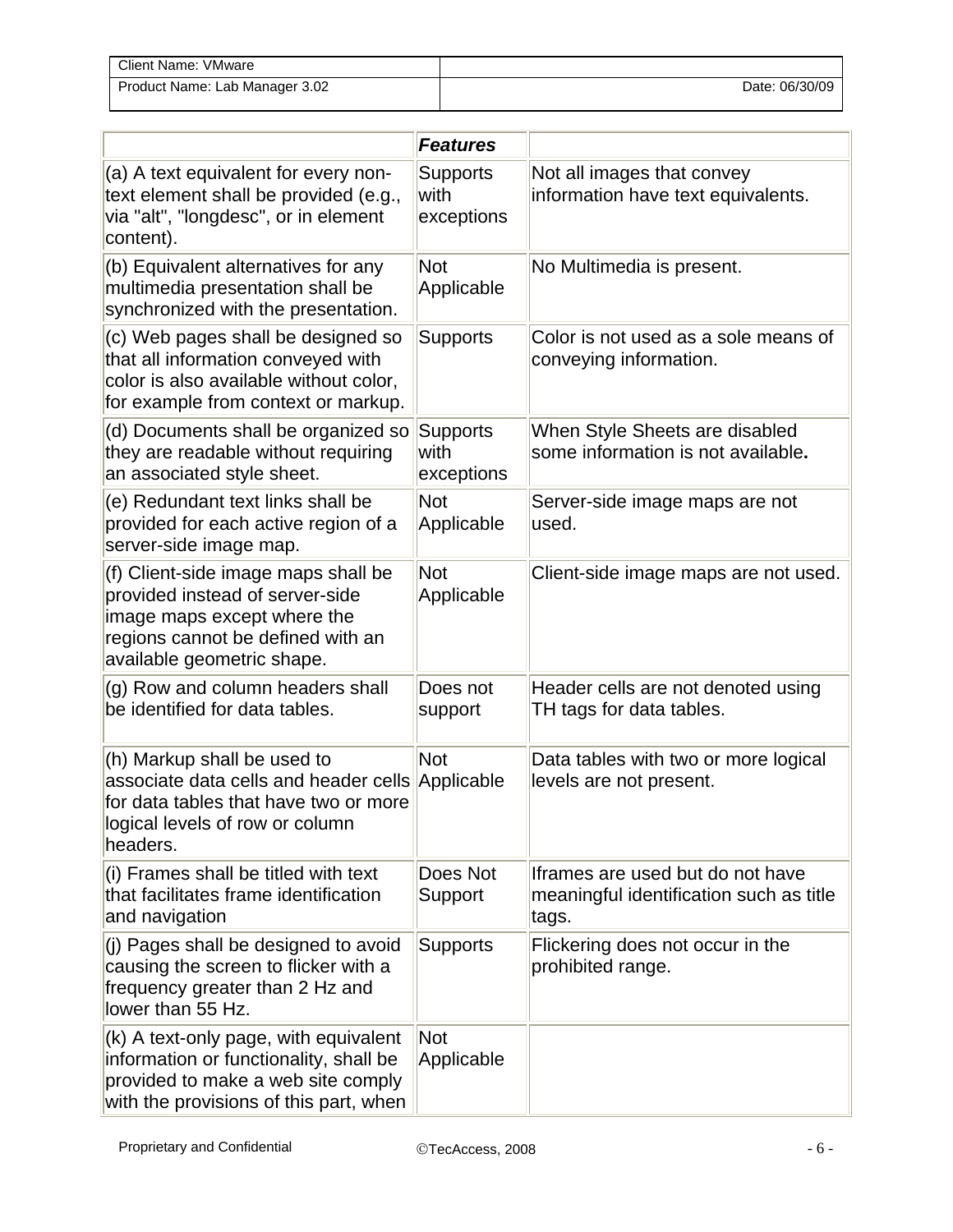| Client Name: VMware            |                |
|--------------------------------|----------------|
| Product Name: Lab Manager 3.02 | Date: 06/30/09 |

| compliance cannot be accomplished<br>in any other way. The content of the<br>text-only page shall be updated<br>whenever the primary page<br>changes.                                                                                                                                           |                                       |                                                                                                      |
|-------------------------------------------------------------------------------------------------------------------------------------------------------------------------------------------------------------------------------------------------------------------------------------------------|---------------------------------------|------------------------------------------------------------------------------------------------------|
| (I) When pages utilize scripting<br>languages to display content, or to<br>create interface elements, the<br>information provided by the script<br>shall be identified with functional text<br>that can be read by Assistive<br>Technology.                                                     | <b>Supports</b><br>with<br>Exceptions | Some controls and scripts are not<br>usable by Assistive Technology.<br>See discussion under 1194.21 |
| (m) When a web page requires that<br>an applet, plug-in or other<br>application be present on the client<br>system to interpret page content, the<br>page must provide a link to a plug-in<br>or applet that complies with<br>§1194.21(a) through (I).                                          | <b>Not</b><br>Applicable              |                                                                                                      |
| (n) When electronic forms are<br>designed to be completed on-line,<br>the form shall allow people using<br>Assistive Technology to access the<br>information, field elements, and<br>functionality required for completion<br>and submission of the form,<br>including all directions and cues. | <b>Supports</b>                       | All form fields and controls are usable<br>by Assistive Technology                                   |
| (o) A method shall be provided that<br>permits users to skip repetitive<br>navigation links.                                                                                                                                                                                                    | Does not<br>Support                   | No Skip Navigation Link is provided.                                                                 |
| (p) When a timed response is<br>required, the user shall be alerted<br>and given sufficient time to indicate<br>more time is required.                                                                                                                                                          | <b>Not</b><br>Applicable              |                                                                                                      |

| 1194.31 Functional performance criteria                                                                         |                                              |                                                                                                                       |
|-----------------------------------------------------------------------------------------------------------------|----------------------------------------------|-----------------------------------------------------------------------------------------------------------------------|
| <b>Criteria</b>                                                                                                 | <b>Supporting</b><br><b>Features</b>         | <b>Remarks and explanations</b>                                                                                       |
| $(a)$ At least one mode of operation<br>and information retrieval that does<br>not require user vision shall be | <b>Supports</b><br>with<br><b>Exceptions</b> | Virtual Infrastructure - Lab Manager<br>3.02 has some limitations that do not<br>allow full support for screen reader |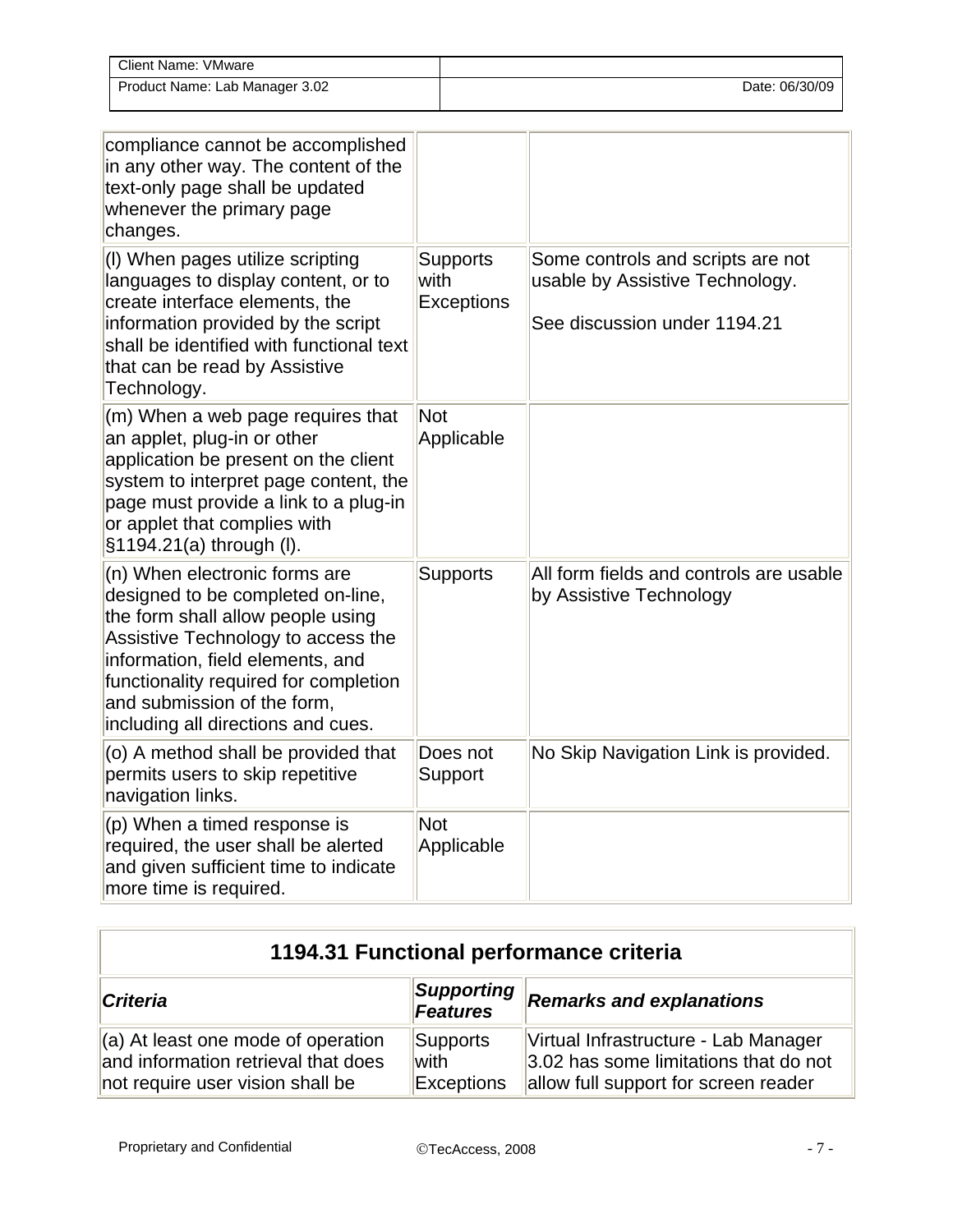| Client Name: VMware            |                |
|--------------------------------|----------------|
| Product Name: Lab Manager 3.02 | Date: 06/30/09 |

| provided, or support for assistive<br>technology used by people who are<br>blind or visually impaired shall be<br>provided.                                                                                                                                                                                                         |                                              | assistive technology. Please reference<br>the included 1194.21 and 1194.22<br>VPATs for specific details.                                                                                                                                                                                       |
|-------------------------------------------------------------------------------------------------------------------------------------------------------------------------------------------------------------------------------------------------------------------------------------------------------------------------------------|----------------------------------------------|-------------------------------------------------------------------------------------------------------------------------------------------------------------------------------------------------------------------------------------------------------------------------------------------------|
| (b) At least one mode of operation<br>and information retrieval that does<br>not require visual acuity greater than<br>20/70 shall be provided in audio and<br>enlarged print output working<br>together or independently, or<br>support for assistive technology<br>used by people who are visually<br>impaired shall be provided. | <b>Supports</b><br>with<br>exceptions        | Screen magnifiers do work with Virtual<br>Infrastructure - Lab Manager 3.02.<br>Virtual Infrastructure Lab Manager<br>3.02 does not honor all Windows color<br>and high contrast settings and<br>increased text size.<br>Please reference the included 1194.21<br>section for specific details. |
| (c) At least one mode of operation<br>and information retrieval that does<br>not require user hearing shall be<br>provided, or support for assistive<br>technology used by people who are<br>deaf or hard of hearing shall be<br>provided.                                                                                          | <b>Supports</b>                              | Hearing is not required.                                                                                                                                                                                                                                                                        |
| (d) Where audio information is<br>important for the use of a product, at<br>least one mode of operation and<br>information retrieval shall be<br>provided in an enhanced auditory<br>fashion, or support for assistive<br>hearing devices shall be provided.                                                                        | <b>Not</b><br>Applicable                     | Audio is not present.                                                                                                                                                                                                                                                                           |
| (e) At least one mode of operation<br>and information retrieval that does<br>not require user speech shall be<br>provided, or support for assistive<br>technology used by people with<br>disabilities shall be provided.                                                                                                            | <b>Supports</b>                              | User speech is not required.                                                                                                                                                                                                                                                                    |
| (f) At least one mode of operation<br>and information retrieval that does<br>not require fine motor control or<br>simultaneous actions and that is<br>operable with limited reach and<br>strength shall be provided.                                                                                                                | <b>Supports</b><br>with<br><b>Exceptions</b> | Some user interface elements are not<br>keyboard accessible. Please refer to<br>1194.21 for details                                                                                                                                                                                             |

| 1194.41 Information, Documentation and Support -Detail |  |                                     |
|--------------------------------------------------------|--|-------------------------------------|
| <b>Criteria</b>                                        |  | Supporting Remarks and explanations |
|                                                        |  |                                     |